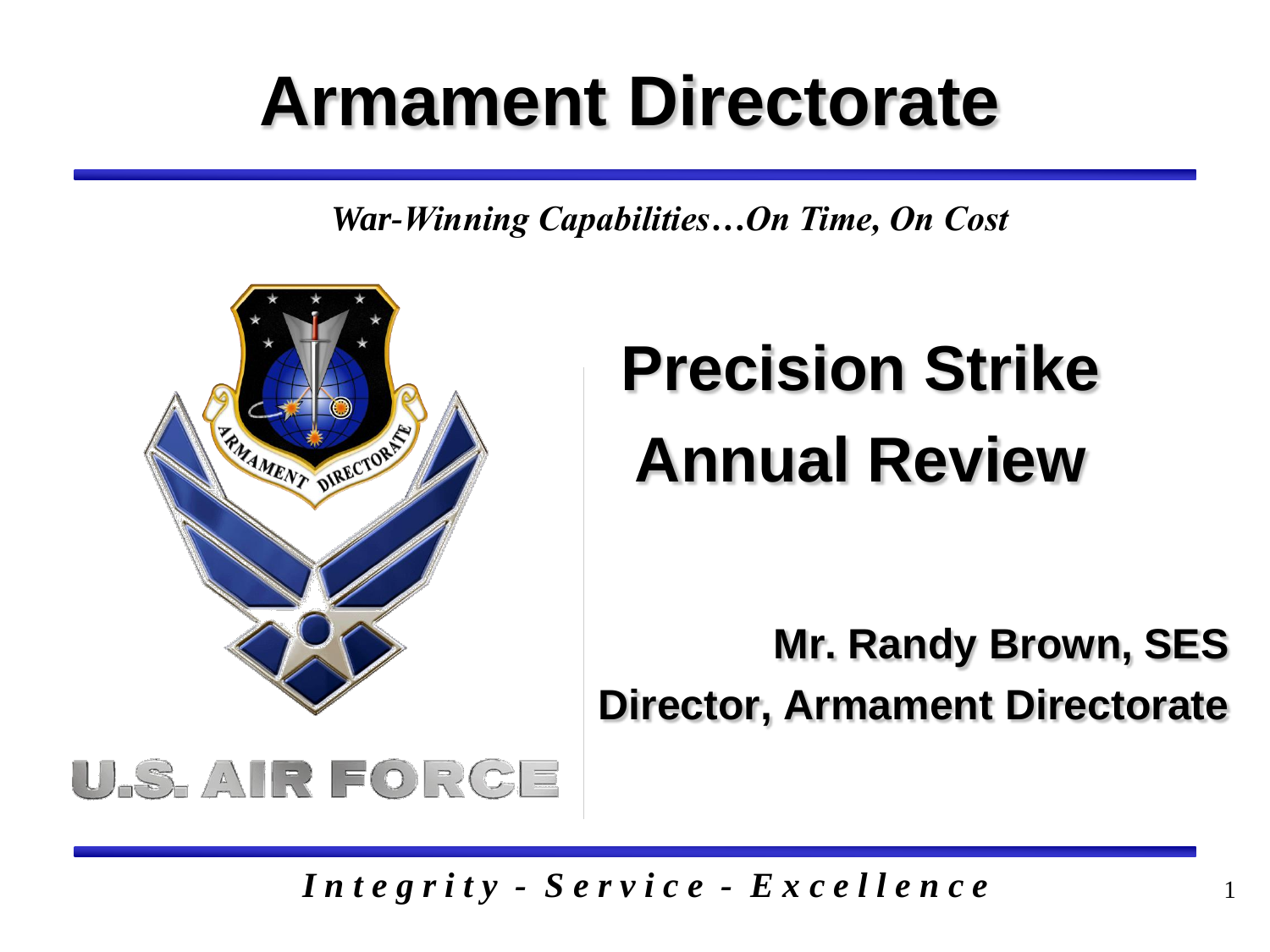

# **How Do You Survive?**



- **Program Execution**
- **Always in Competition**
- **Provide Value**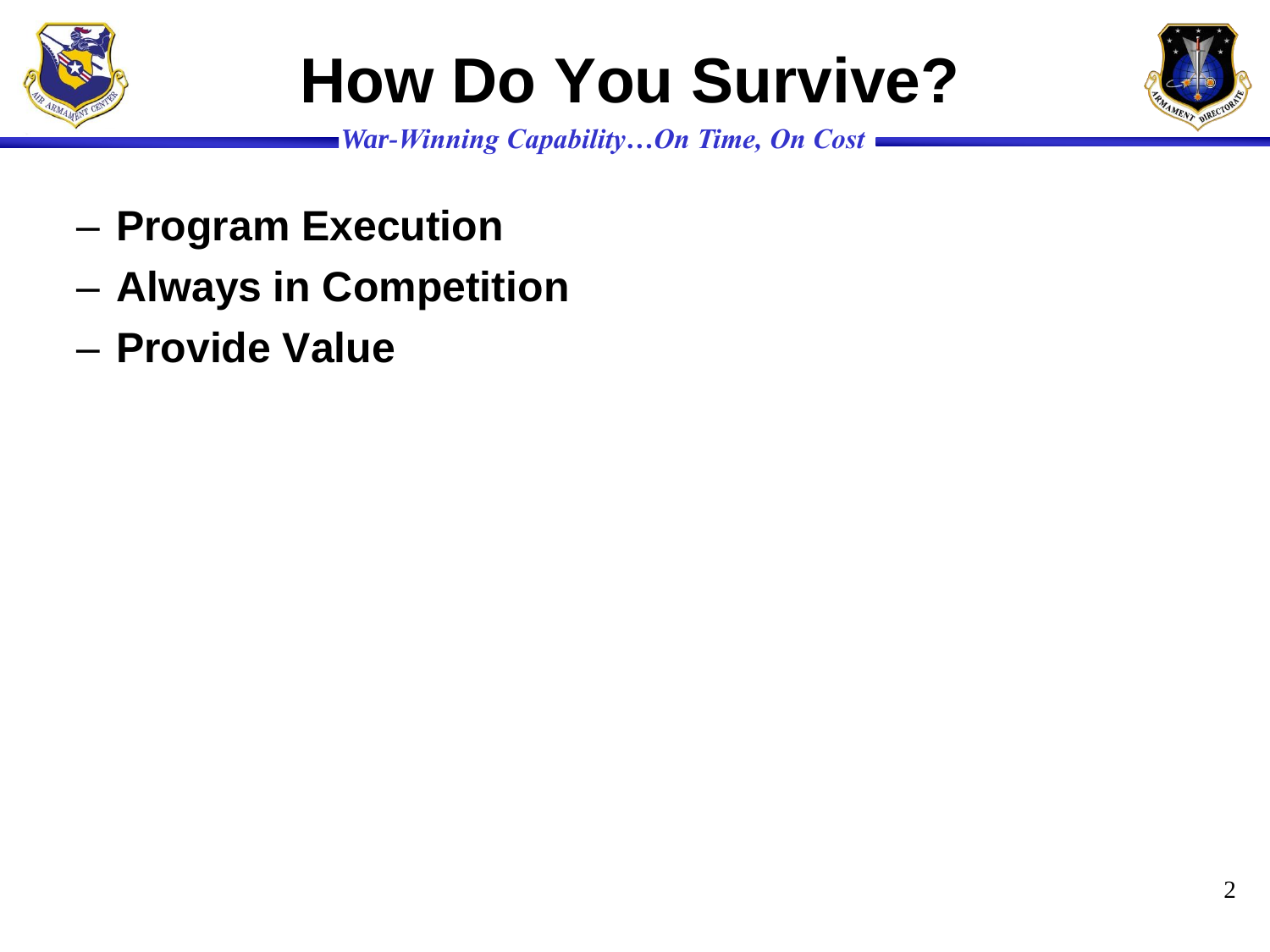





#### *War-Winning Capability…On Time, On Cost*

• **Perform to Plan**





**AAC executive CCaR data as of 30 Sep 11 AAC executive CCaR data as of 29 Feb 12**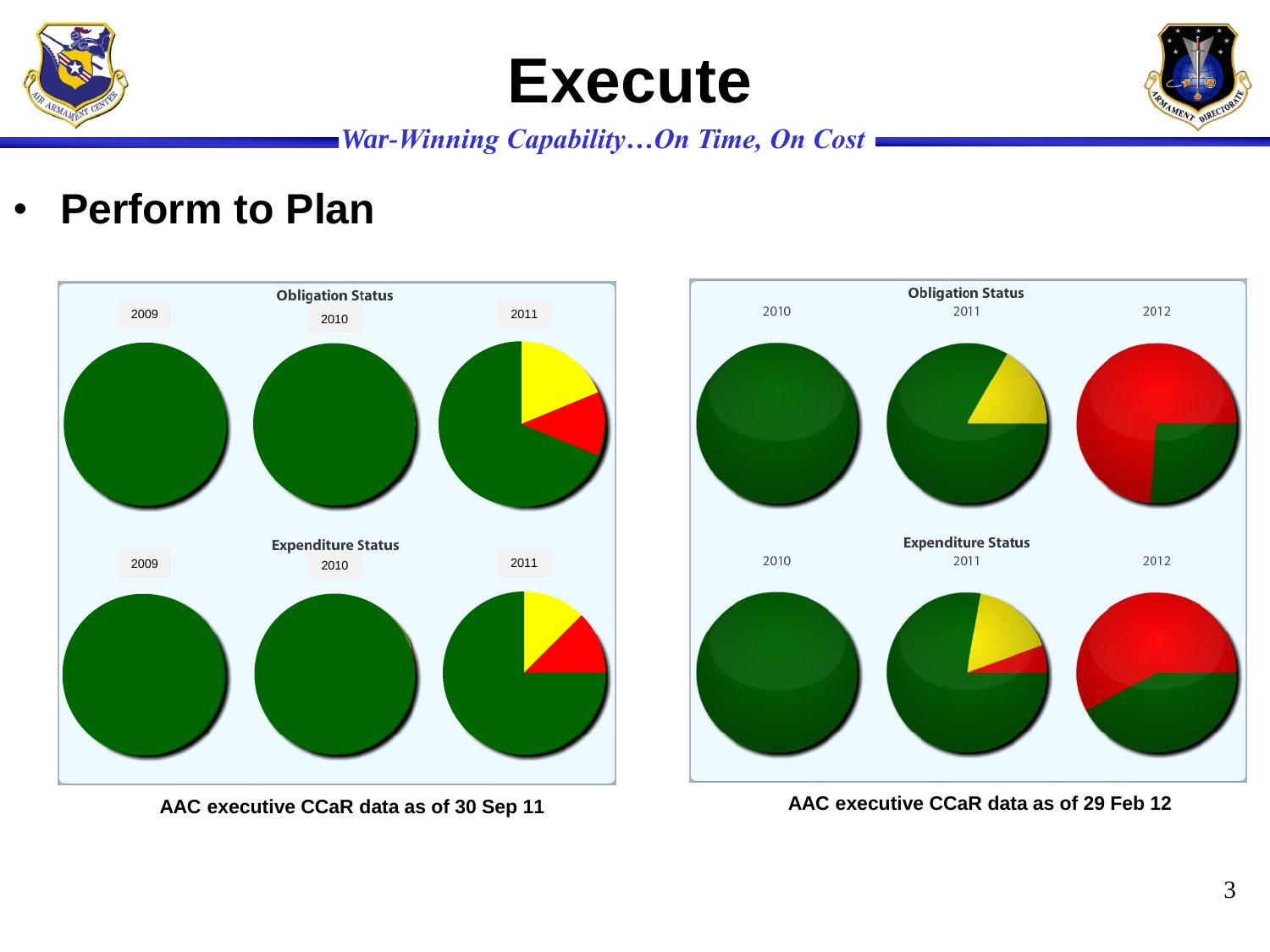

## **Cost Control**

*War-Winning Capability…On Time, On Cost*

- **Challenge Costs**
- **History - not a predictor of the future**
- **Incentives**
- **Industry/Government**
- **Volume**



### **% Weapon Unit Cost**



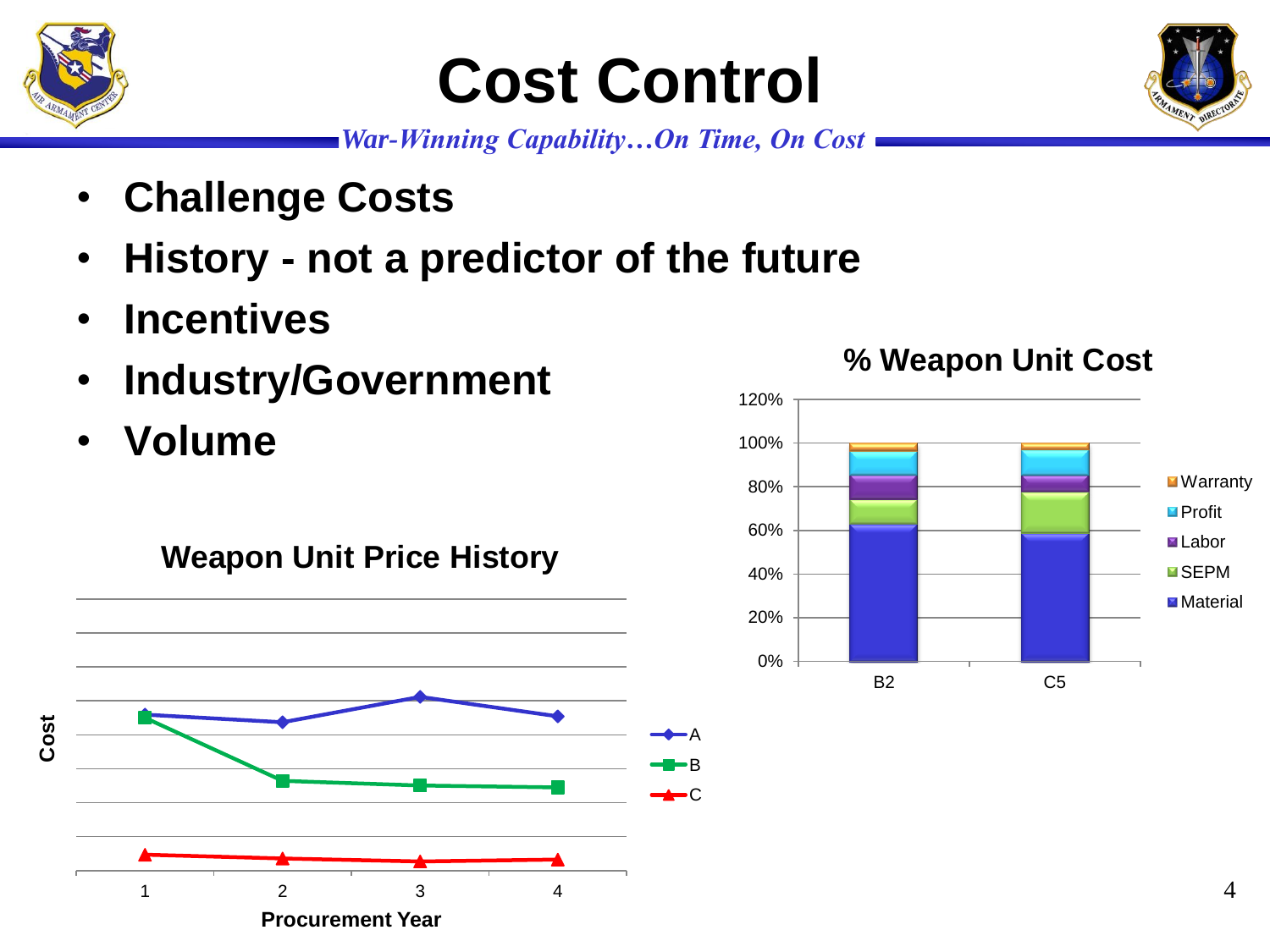

### **US Government Expenditures as a Percent of GDP: 1948-2010**



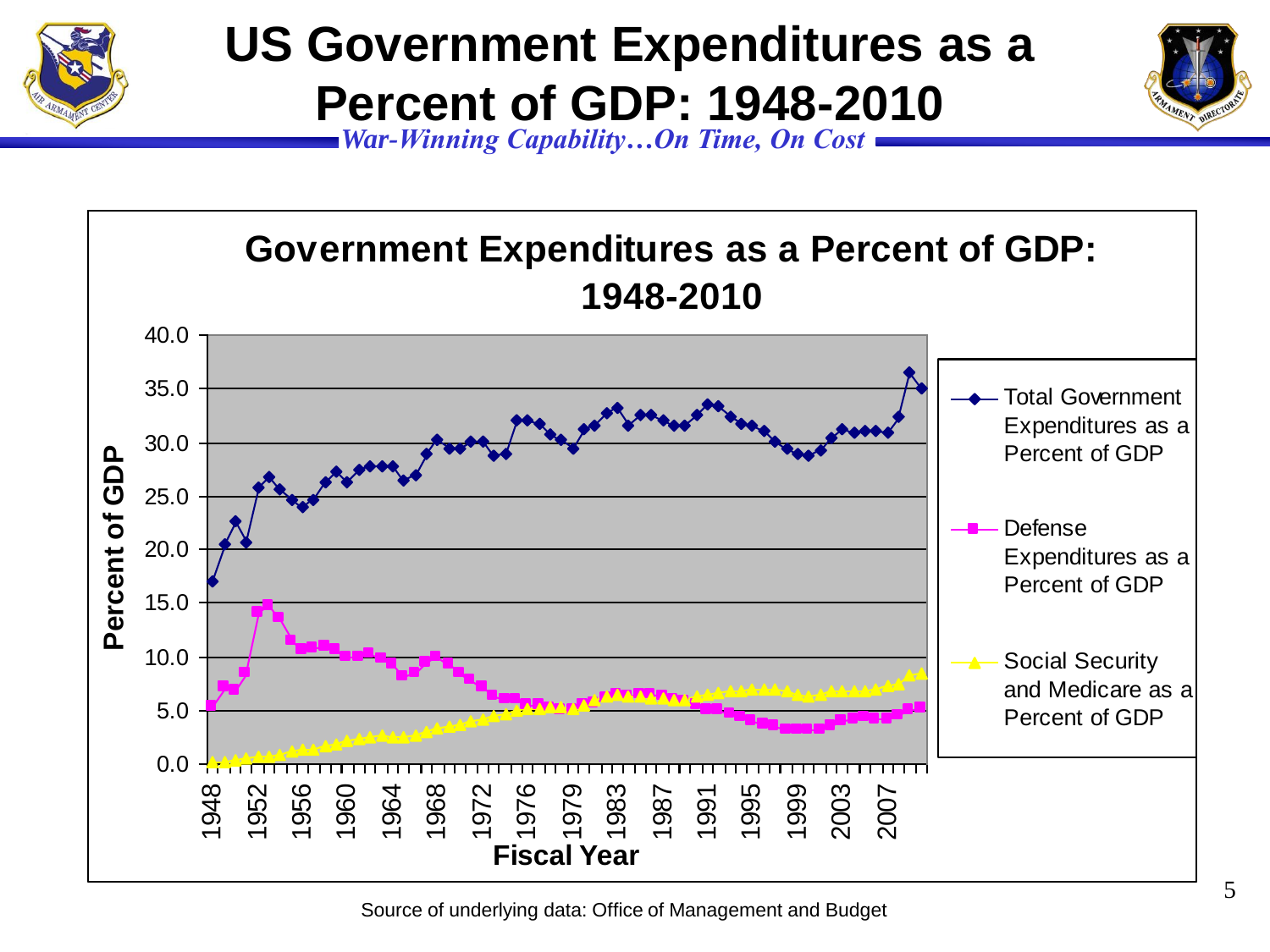



Source of underlying data: the *Congressional Budget Office's Budget and Economic Outlook: Fiscal Years 2010 to 2020*, Table 3-1, p.48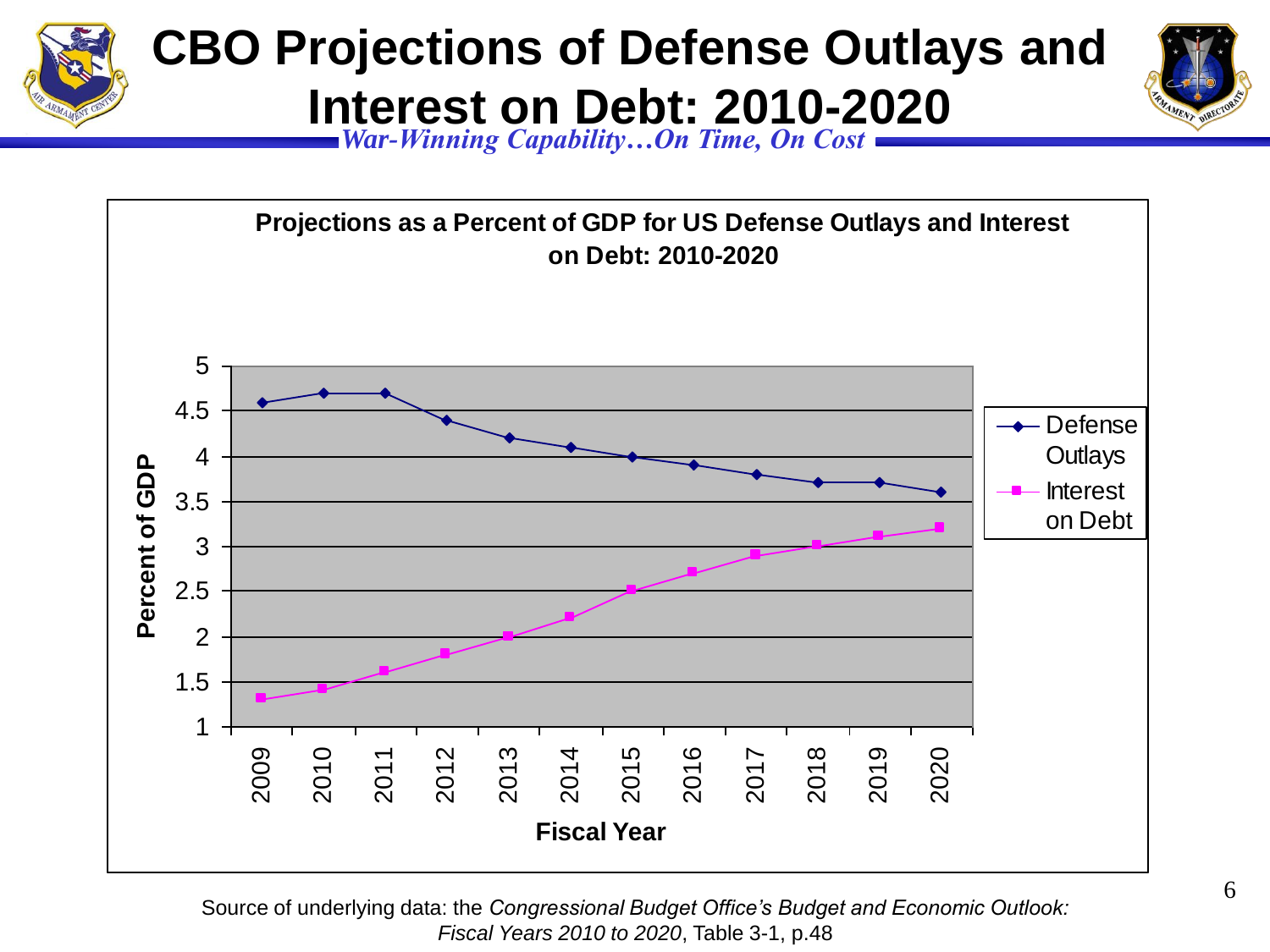

## **US Debt as a Percent of GDP**





Source of underlying data: Office of Management and Budget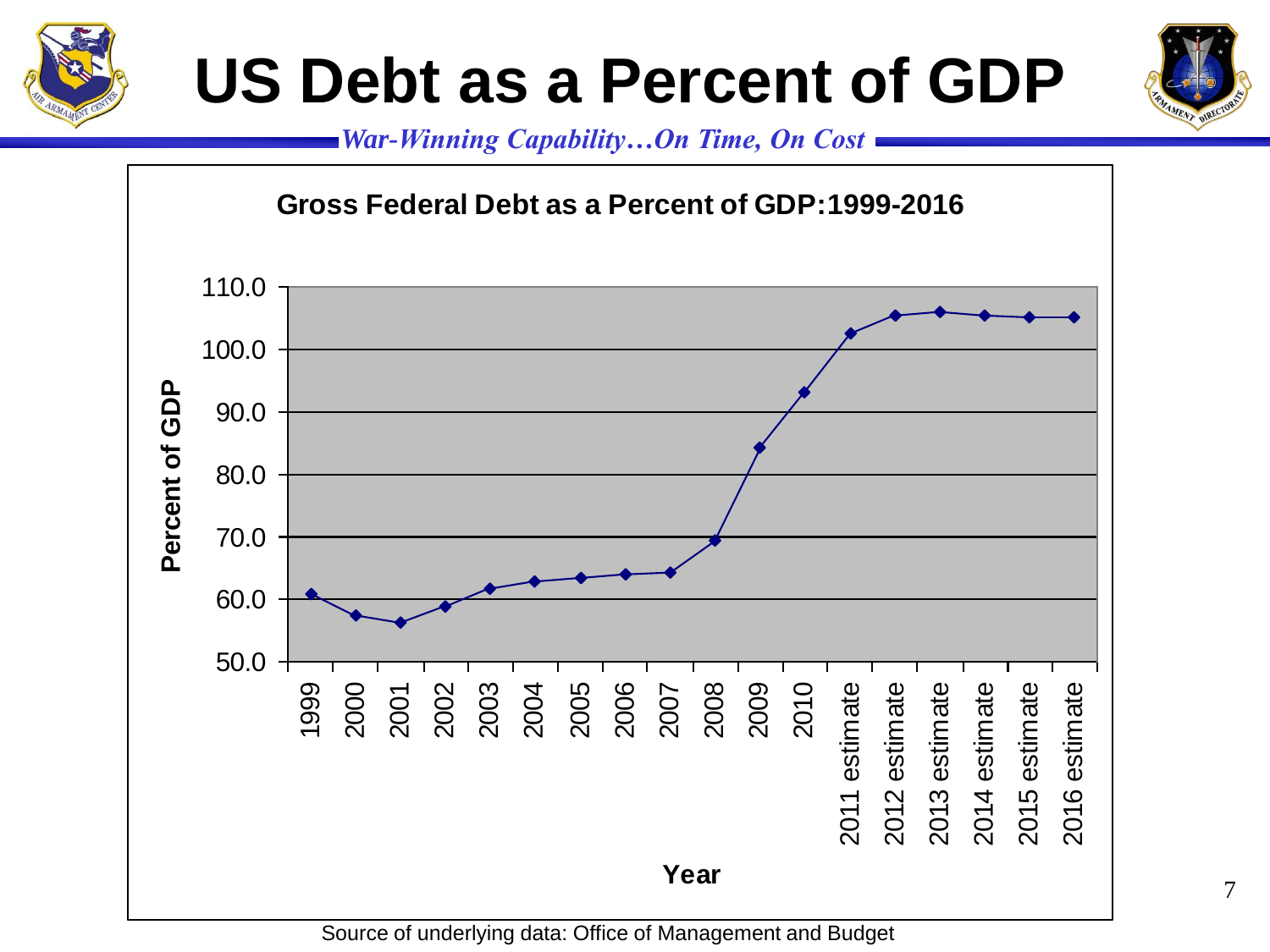

*War-Winning Capability…On Time, On Cost*

### **Debt as a Percent of GDP (3Q/2011)**

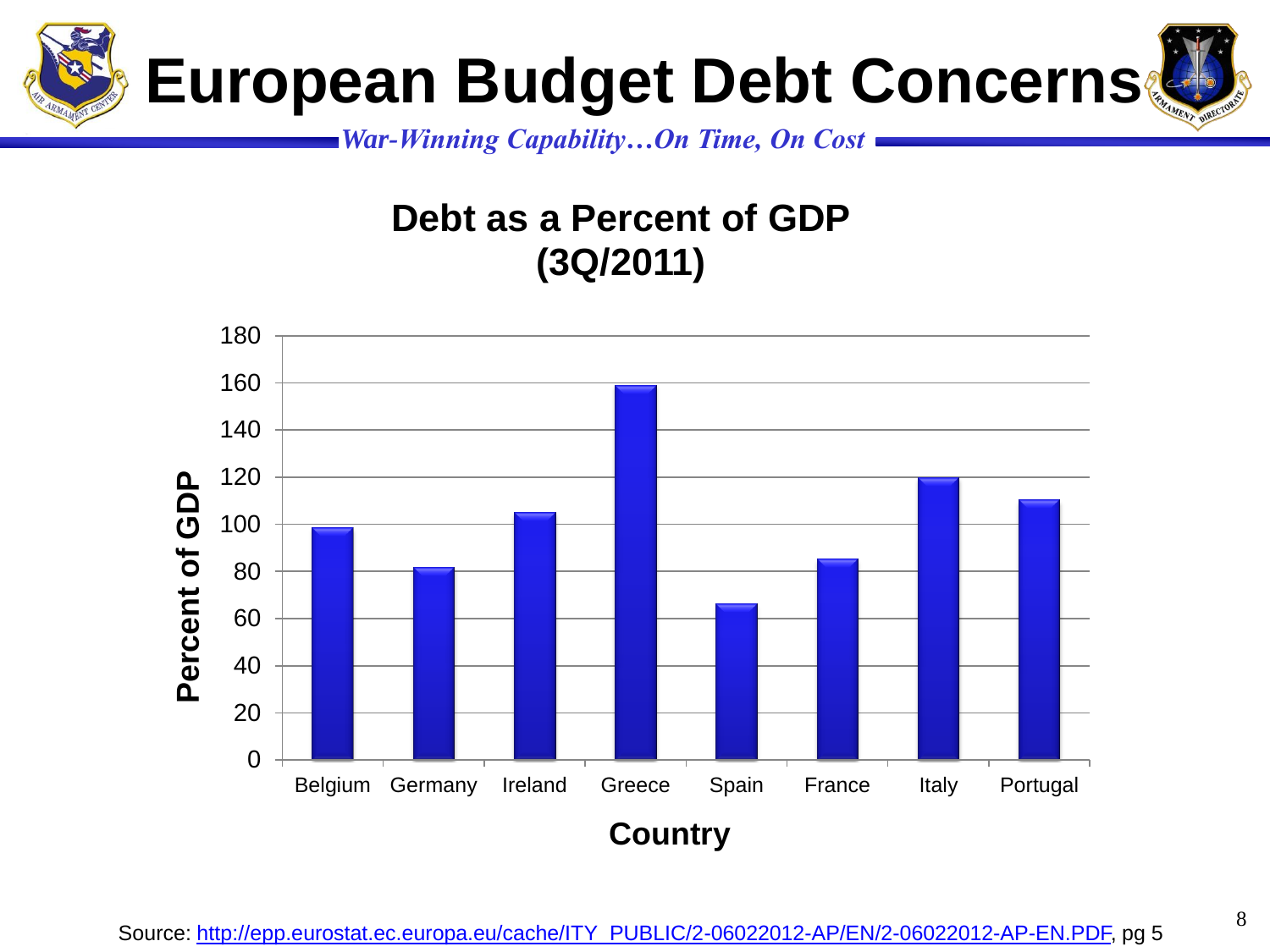

## **DOD/AF Budget**



9

*War-Winning Capability…On Time, On Cost*

### **FY13 DoD Budget \$525B FY13 DoD Budget \$525B**

### DoD-AF AF-AAC AAC

### **AF = 140.1B 27% of DoD 27% of DoD**

**AAC = \$3.9B 2.8% of AF or .7% of DoD**

Source: [http://comptroller.defense.gov/budget2013.html,](http://comptroller.defense.gov/budget2013.html) FY2013\_Budget\_Request\_Overview\_book1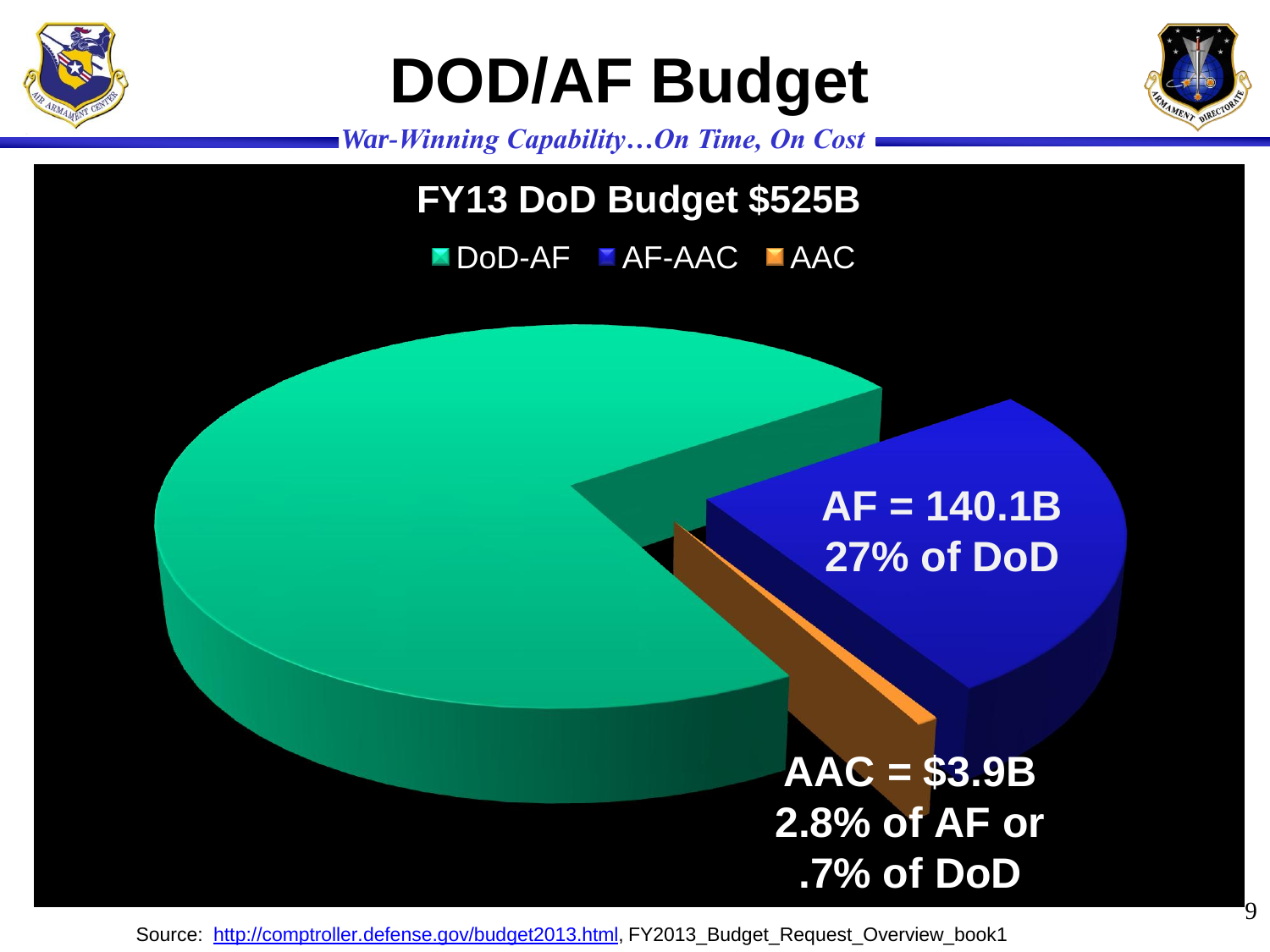### **Total Budget Trends**

#### *(Including supplemental and OCO funding)*

 $FY10 - 17$ : -21%/-\$156B

(FY 2013 Dollars in Billions) Iraq/Afghan 800 729.8 Korea 711.1 700 **Reagan Buildup** 655.9 647.5 **Vietnam** 613.9 600 573.9 573.3 554.6 Vietnam **Buildup/Cold War** Korea FY68-74: -29.6% FY52-56: -42.3% FY86-98: -33.0% 500 385.4 400 373.8 300 194.7 200 100  $\Omega$ 82 84 50 52 54 56 58 60 62 64 66 68 70 72 74 76 78 80 86 88 90 92 94 96 98 00 02 04 06 08 10 11 12 13 14 16 17 **Fiscal Year** 

Projections (red bars) assume FYDP plus \$44.2 billion annual placeholders for OCO in years beyond FY 2013

2/9/2012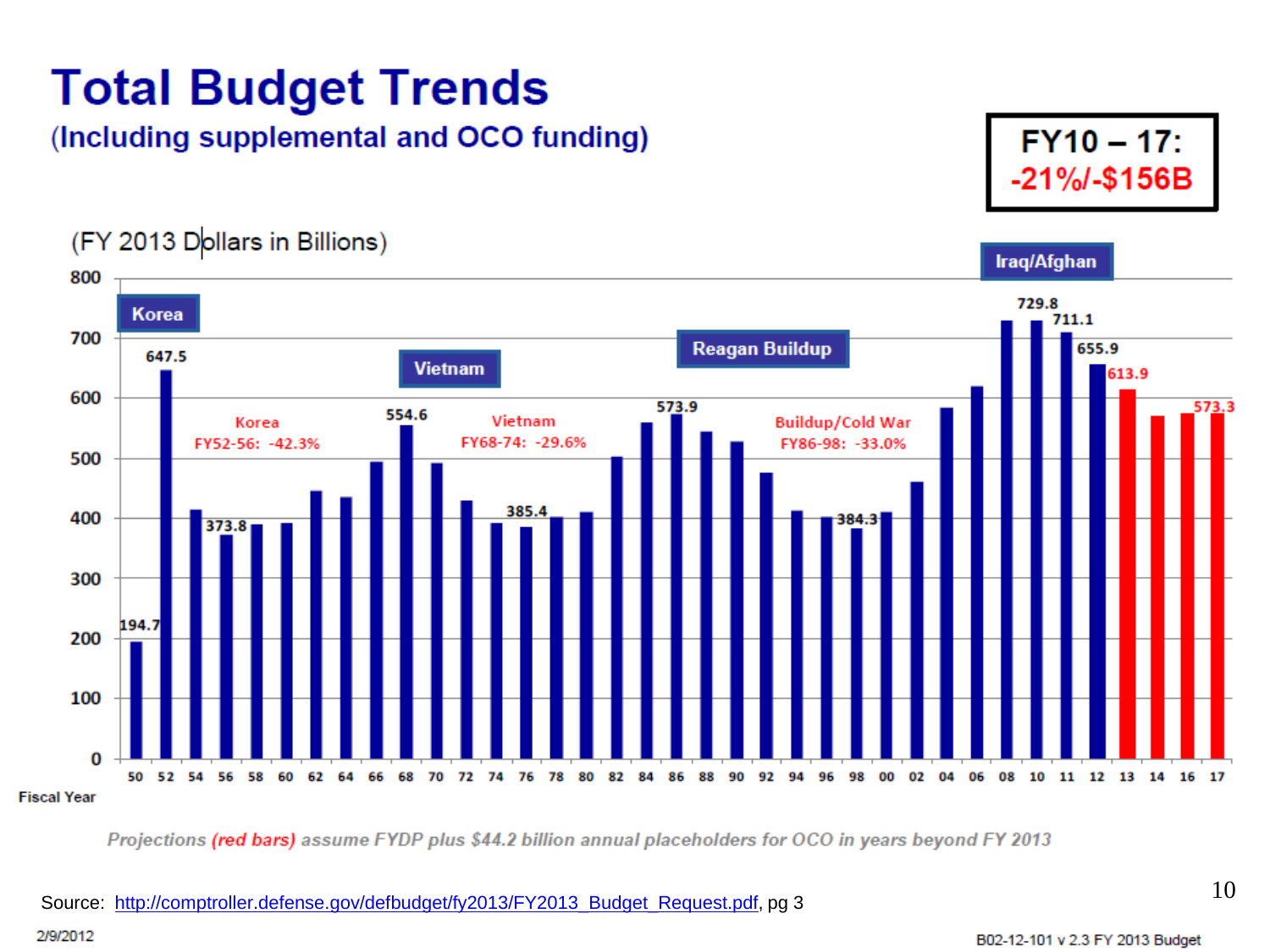

## **Weapons Budget**



- **Budget is shrinking**
- **Weapons portfolio is 2.8% of AF investment Budget**
- **Resource Competition -***Trumps Acquisition Strategy*
- **Execution and Value is Critical**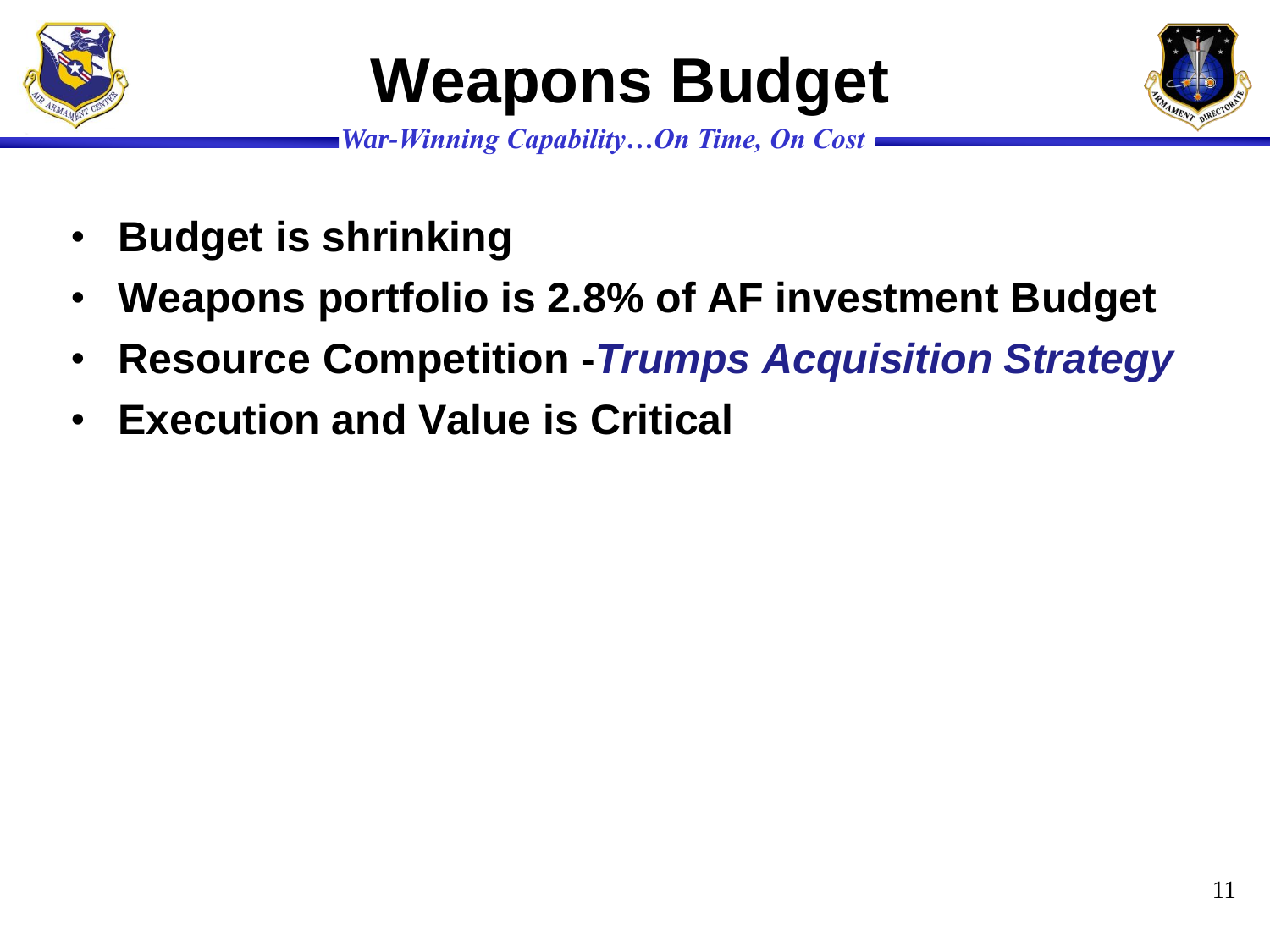





*War-Winning Capability…On Time, On Cost*

**Fixed/Mobile target Fixed/Mobile target Fixed targetClear Weather All Weather**



### **Value Evaluation Marginal Capability >= Marginal Cost**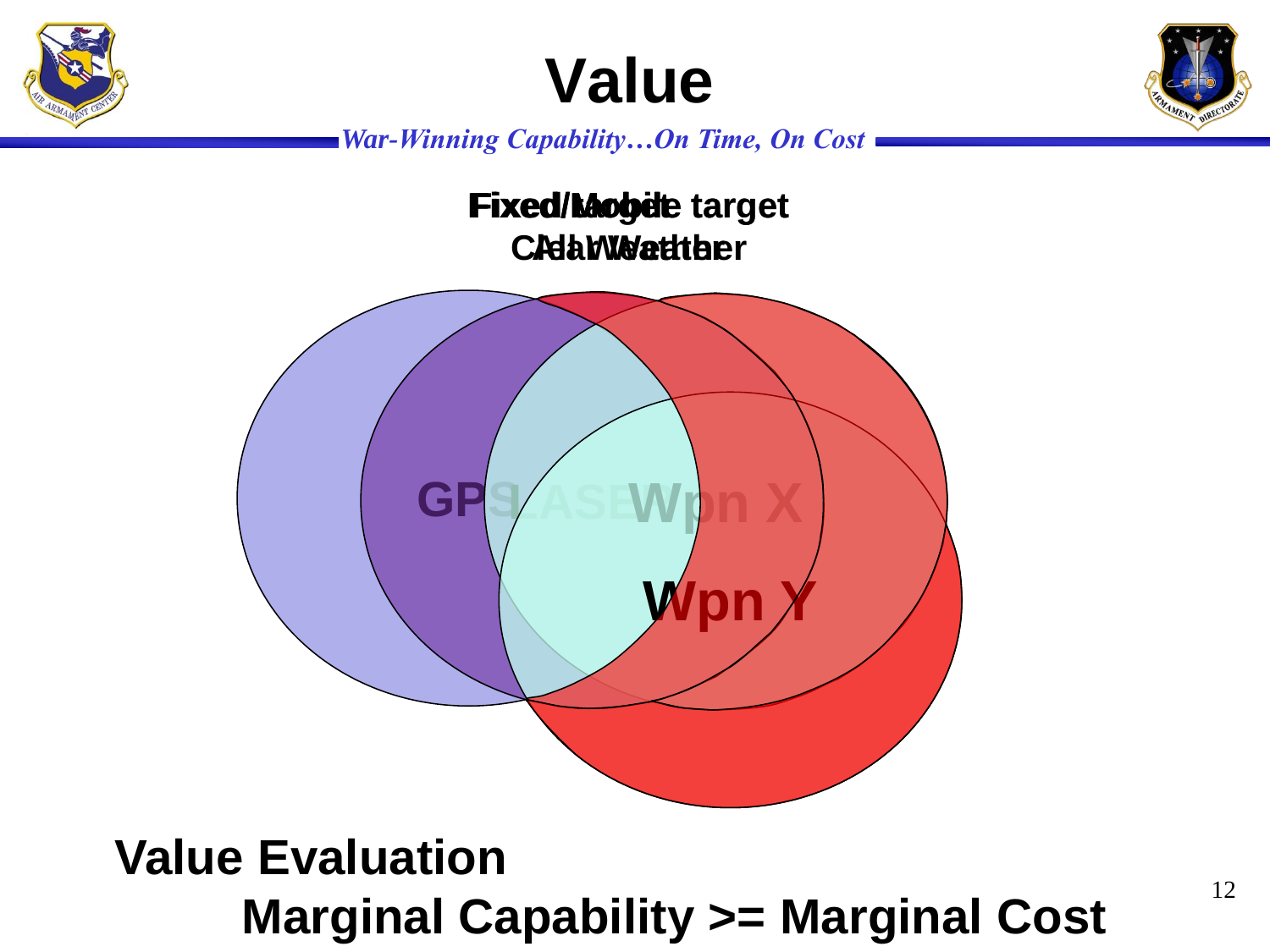

# **How Do You Survive?**



- **Program Execution**
- **Always in Competition**
- **Provide Value**